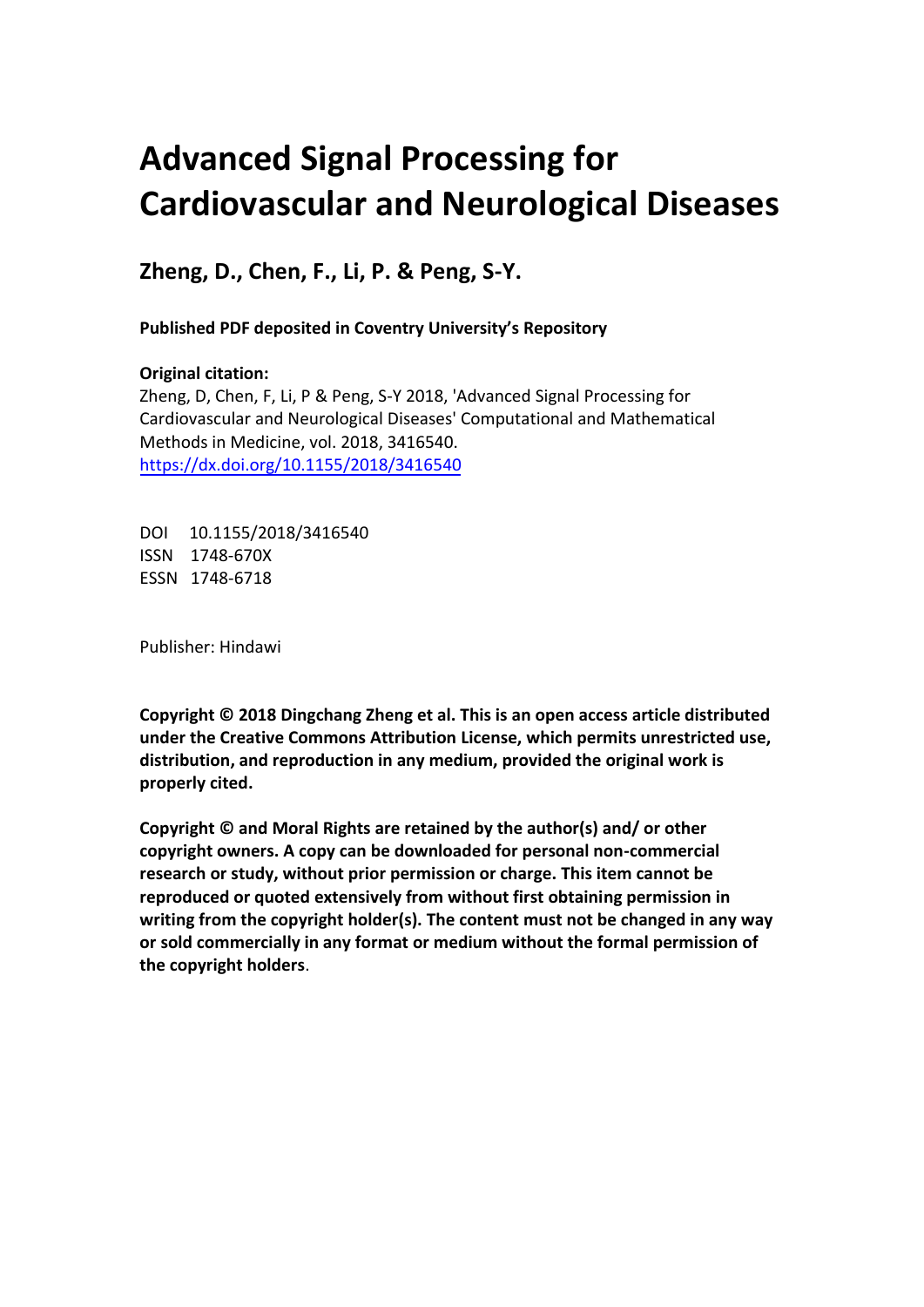

 $Ed$ 

## **Advanced Signal Processing for Cardiovascular and Neurological Diseases**

Dingchang Zheng  $\mathbf{D}$ , Fei Chen  $\mathbf{D}$ , Peng Li $\mathbf{D}$ , and Sheng-Yu Peng<sup>4</sup>

| ${}^{1}F$          | M Sience, A R U , C                       |        |  |              |  |  | CM1 ISO, UK |  |               |  |  |  |
|--------------------|-------------------------------------------|--------|--|--------------|--|--|-------------|--|---------------|--|--|--|
| $^{2}D$            | Ele                                       |        |  | $E$ $E$      |  |  | $U$ S       |  | , S enzhen, C |  |  |  |
|                    | ${}^{3}D$ fS C nD , B m & W ' H ; D fS pM |        |  |              |  |  |             |  | $, H$ dM      |  |  |  |
|                    | Bo n, MA 02115, USA                       |        |  |              |  |  |             |  |               |  |  |  |
| $\boldsymbol{^4D}$ |                                           | Elec E |  | $g, N$ T U S |  |  |             |  |               |  |  |  |

Correspondence should be addressed to Dingchang Zheng; dingchang.zheng@anglia.ac.uk

Received 24 June 2018; Accepted 24 June 2018; Published 8 July 2018

Copyright @ 2018 Dingchang Zheng et al. This is an open access article distributed under the Creative Commons Attribution License, which permits unrestricted use, distribution, and reproduction in any medium, provided the original work is properly cited.

Advanced signal processing and computing techniques have been consistently playing a significant role in the field of biomedical engineering research. This special issue focused on the use and elaboration of latest advanced techniques for biomedical data analysis, including but not limited to deep machine learning, compressed sensing, and nonlinear dynamical approaches. Nine out of twenty-one submitted manuscripts in response to this special issue were finally accepted for publication, ranging from (i noise suppression and removal in EEG and arterial photoplethysmography (PPG) signals; (ii) nonlinear dynamical approaches and multivariate and multiscale techniques for cardiovascular and neurophysiological imaging and signal processing; (iii) machine learning and deep neural network applications of cognitive outcome prediction for Alzheimer's diseases and Parkinson's diseases diagnosis; (iv advanced signal processing to improve decision-making in brain-computer interface (BCI); and (v) acquisition and analysis of respiratory signals and rates using smartphones.

Since physiological signals are prone to measurement noise and capricious artefact, advanced signal processing is necessary to improve signal quality. W. Li et al. proposed a method based on independent component decomposition for common interference removal in a multichannel EEG recording system. W. Waugh et al. developed an algorithm to reduce sporadic noise in a continuous periodic signal, which has been validated in noise removal in arterial PPG signals.

This technique can be generalised to be applicable to a wide range of other physiological signals. This special issue also accepted a study from Y. Chang and H. Wang who proposed a new channel compression technique in parallel MRI for imaging acceleration via kernel principal component analysis (KPCA).

Heart rate asymmetry (HRA) reflects the balancing regulation of the sympathetic and parasympathetic nervous systems. X. Wang et al. applied short-term HRA analysis to examine whether and how HRA changes during low intensity daily exercises. Once implemented into medical devices, this technique could be used for disease prediction to identify health-related alterations during daily life.

In the category of applying advanced biomedical signal analysis for diseases diagnosis and prediction, Z. Cai et al. developed an enhanced fuzzy k-nearest neighbor (FKNN) method by coupling the chaotic bacterial foraging optimization with Gauss mutation (CBFO approach with FKNN for the early detection of Parkinson's disease. X. Liu et al. developed and evaluated linearized and kernelized sparse multitask learning for predicting cognitive outcomes in Alzheimer's disease. Their results showed that multitask learning methods not only achieved better prediction performance than the state-of-the-art competitive methods but also effectively fused the multimodality data.

Fast and reliable decision-making is important for real time BCI applications. R. Liu et al. applied the sequential